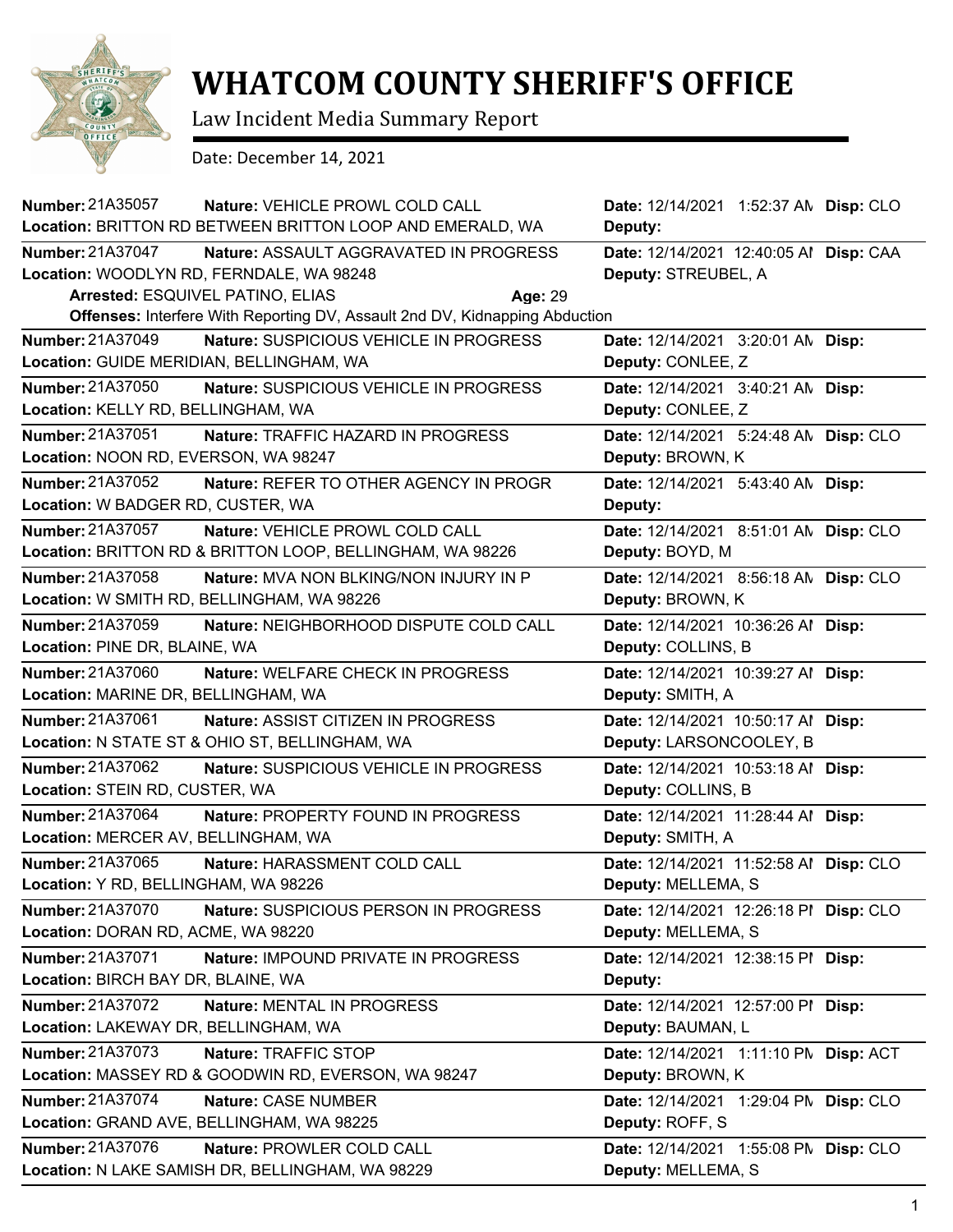| Number: 21A37079                           | Nature: ASSIST CITIZEN IN PROGRESS                        | Date: 12/14/2021 2:14:41 PM Disp:     |  |
|--------------------------------------------|-----------------------------------------------------------|---------------------------------------|--|
| Location: N MAHONIA PL, BELLINGHAM, WA     |                                                           | Deputy: HEINRICH, C                   |  |
| <b>Number: 21A37080</b>                    | Nature: SEX OFFENDER REGISTRATION                         | Date: 12/14/2021 2:21:29 PN Disp: CLO |  |
|                                            | Location: GREEN VALLEY DR, MAPLE FALLS, WA 98266          | Deputy: RATHBUN, R                    |  |
| <b>Number: 21A37082</b>                    | Nature: SUSPICIOUS PERSON IN PROGRESS                     | Date: 12/14/2021 2:30:58 PM Disp: CLO |  |
|                                            | Location: OREGON TRL, MAPLE FALLS, WA 98266               | Deputy: RATHBUN, R                    |  |
| <b>Number: 21A37083</b>                    | Nature: WATCH FOR IN PROGRESS                             | Date: 12/14/2021 2:34:01 PM Disp:     |  |
| Location: BEARD RD, LYNDEN, WA             |                                                           | Deputy:                               |  |
| Number: 21A37084                           | Nature: SERVE WARRANT IN PROGRESS                         | Date: 12/14/2021 2:44:29 PN Disp: CAA |  |
| Location: RAMONA LN, CUSTER, WA 98240      |                                                           | Deputy: ASSINK, G                     |  |
| Arrested:                                  | Age:                                                      |                                       |  |
| <b>Offenses:</b>                           |                                                           |                                       |  |
| Number: 21A37085                           | Nature: TRAFFIC HAZARD IN PROGRESS                        | Date: 12/14/2021 2:46:52 PN Disp: CLO |  |
| Location: GOODWIN RD, EVERSON, WA 98247    |                                                           | Deputy: ANDERS, J                     |  |
| <b>Number: 21A37086</b>                    | Nature: SERVE PAPERS IN PROGRESS                          | Date: 12/14/2021 2:52:03 PM Disp: INF |  |
| Location: N STATE ST, BELLINGHAM, WA 98225 |                                                           | Deputy: BOYD, M                       |  |
| Number: 21A37087                           | Nature: DOMESTIC VERBAL IN PROGRESS                       | Date: 12/14/2021 2:50:43 PM Disp:     |  |
| Location: GULF RD, POINT ROBERTS, WA       |                                                           | Deputy: LINDERMAN, K                  |  |
| <b>Number: 21A37088</b>                    | Nature: SUBJECT W/WEAPON IN PROGRESS                      | Date: 12/14/2021 2:56:17 PM Disp: CLO |  |
|                                            | Location: RENEE DR, SEDRO WOOLLEY, WA 98284               | Deputy: BAUMAN, L                     |  |
| Number: 21A37089                           | <b>Nature: REFER TO WSP IN PROGRESS</b>                   | Date: 12/14/2021 2:56:58 PM Disp:     |  |
|                                            | Location: MT BAKER HW & EVERSON GOSHEN RD, BELLINGHAM, WA | Deputy:                               |  |
| <b>Number: 21A37090</b>                    | Nature: SECURITY CHECK IN PROGRESS                        | Date: 12/14/2021 3:02:21 PM Disp:     |  |
| Location: MARINE DR, BELLINGHAM, WA        |                                                           | Deputy: SMITH, A                      |  |
| Number: 21A37091                           | Nature: ALARM AUDIBLE IN PROGRESS                         | Date: 12/14/2021 3:23:52 PM Disp:     |  |
| Location: DUTCH HAVEN DR, LYNDEN, WA       |                                                           | Deputy:                               |  |
| Number: 21A37092                           | Nature: ALARM AUDIBLE IN PROGRESS                         | Date: 12/14/2021 3:26:54 PM Disp:     |  |
| Location: HALVERSTICK RD, SUMAS, WA        |                                                           | Deputy:                               |  |
| Number: 21A37093                           | Nature: REFER TO WSP IN PROGRESS                          | Date: 12/14/2021 3:29:18 PM Disp:     |  |
| Location: MT BAKER HW & SMITH RD, WA       |                                                           | Deputy:                               |  |
| Number: 21A37094                           | Nature: SEX OFFENDER REGISTRATION                         | Date: 12/14/2021 3:38:05 PN Disp: CLO |  |
|                                            | Location: N ENTERPRISE RD, FERNDALE, WA 98248             | Deputy: SHELTON, D                    |  |
| Number: 21A37095                           | Nature: MVA NON BLKING/NON INJURY COLD                    | Date: 12/14/2021 3:40:08 PN Disp: CLO |  |
|                                            | Location: MT BAKER HWY, BELLINGHAM, WA 98226              | Deputy: KARB, J                       |  |
| <b>Number: 21A37097</b>                    | Nature: JUVENILE PROBLEM IN PROGRESS                      | Date: 12/14/2021 3:41:07 PN Disp: CLO |  |
| Location: MAYFAIR PL, BLAINE, WA 98230     |                                                           | Deputy: SHELTON, D                    |  |
| Number: 21A37098                           | Nature: REFER TO WSP IN PROGRESS                          | Date: 12/14/2021 3:44:15 PM Disp:     |  |
|                                            | Location: MT BAKER HW & SMITH RD, BELLINGHAM, WA          | Deputy:                               |  |
| Number: 21A37101                           | Nature: SUSPICIOUS VEHICLE COLD CALL                      | Date: 12/14/2021 4:14:40 PM Disp:     |  |
| Location: BIRCH TERRACE LN, CUSTER, WA     |                                                           | Deputy:                               |  |
| Number: 21A37102                           | Nature: FRAUD COLD CALL                                   | Date: 12/14/2021 4:17:55 PN Disp: CLO |  |
|                                            | Location: GUIDE MERIDIAN, BELLINGHAM, WA 98226            | Deputy: SHELTON, D                    |  |
| Number: 21A37103                           | Nature: FOLLOW UP                                         | Date: 12/14/2021 4:40:39 PM Disp:     |  |
|                                            | Location: MERIDIAN ST & BAKER ST, BELLINGHAM, WA          | Deputy: HEINRICH, C                   |  |
| Number: 21A37104                           | Nature: WATCH FOR IN PROGRESS                             | Date: 12/14/2021 4:41:44 PM Disp:     |  |
|                                            | Location: HANNEGAN RD & SMITH RD, BELLINGHAM, WA          | Deputy:                               |  |
|                                            |                                                           |                                       |  |
| Number: 21A37105                           | Nature: HARASSMENT COLD CALL                              | Date: 12/14/2021 5:04:36 PN Disp: CLO |  |